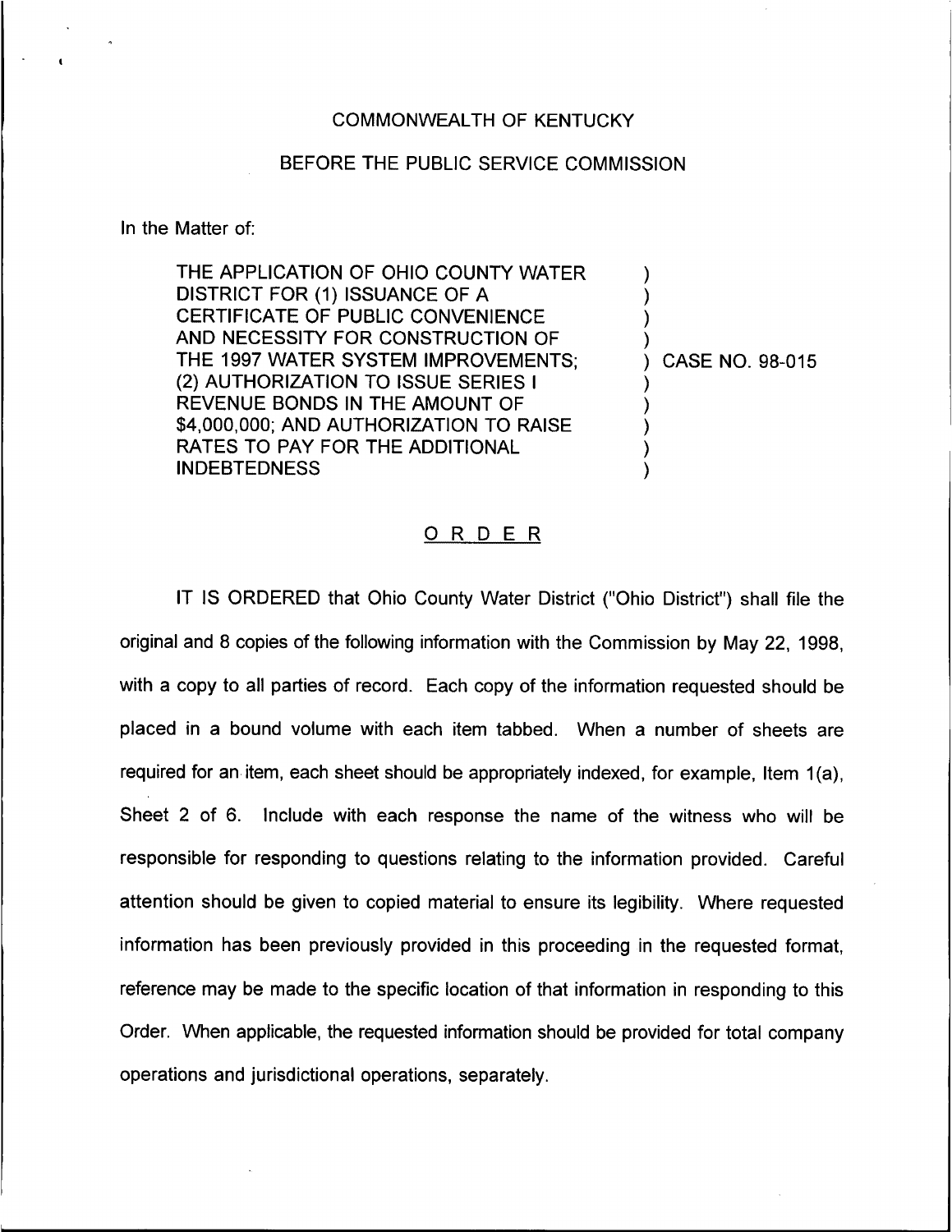1. Provide the test period billing analysis usage data in a spreadsheet format on a 3.5-inch computer diskette.

2. Refer to Ohio District's Response to the Commission's Order of October 21, 1997 in Case No. 97-423,<sup>1</sup> Item 5, page 3.

a. When does Ohio District expect to begin construction and installation of pumping facilities at the Perdue Farms Plant?

b. What is the estimated time to complete construction and installation of the pumping facilities once construction begins'?

c. (1) Is it correct that, based upon 1995/96 Water System Improvements Preliminary Engineering Report, the cost of the pumping facilities is estimated to be \$45,000?

(2) Does Ohio District expect any change to this estimated cost?

(3) If yes, what is the expected change in cost? Why are changes in the cost expected?

3. Ohio District's statement of revenues and expenses for the 12 months ending September 30, 1997 shows miscellaneous service revenues of \$23,334. Provide an explanation of this amount.

4. Refer to Ohio District's Response to the Commission's Order of October 21, 1997 in Case No. 97-423, Item 5(a). List and describe the overall benefits of the proposed projects that Ohio County Fiscal Court has required Ohio District to undertake as a condition to receiving <sup>1</sup> million gallons of water daily from Perdue Farms.

 $\mathbf{1}$ 

 $\sqrt{2}$ 

Case No. 97-423, An Investigation Into the Rates of Ohio County Water District.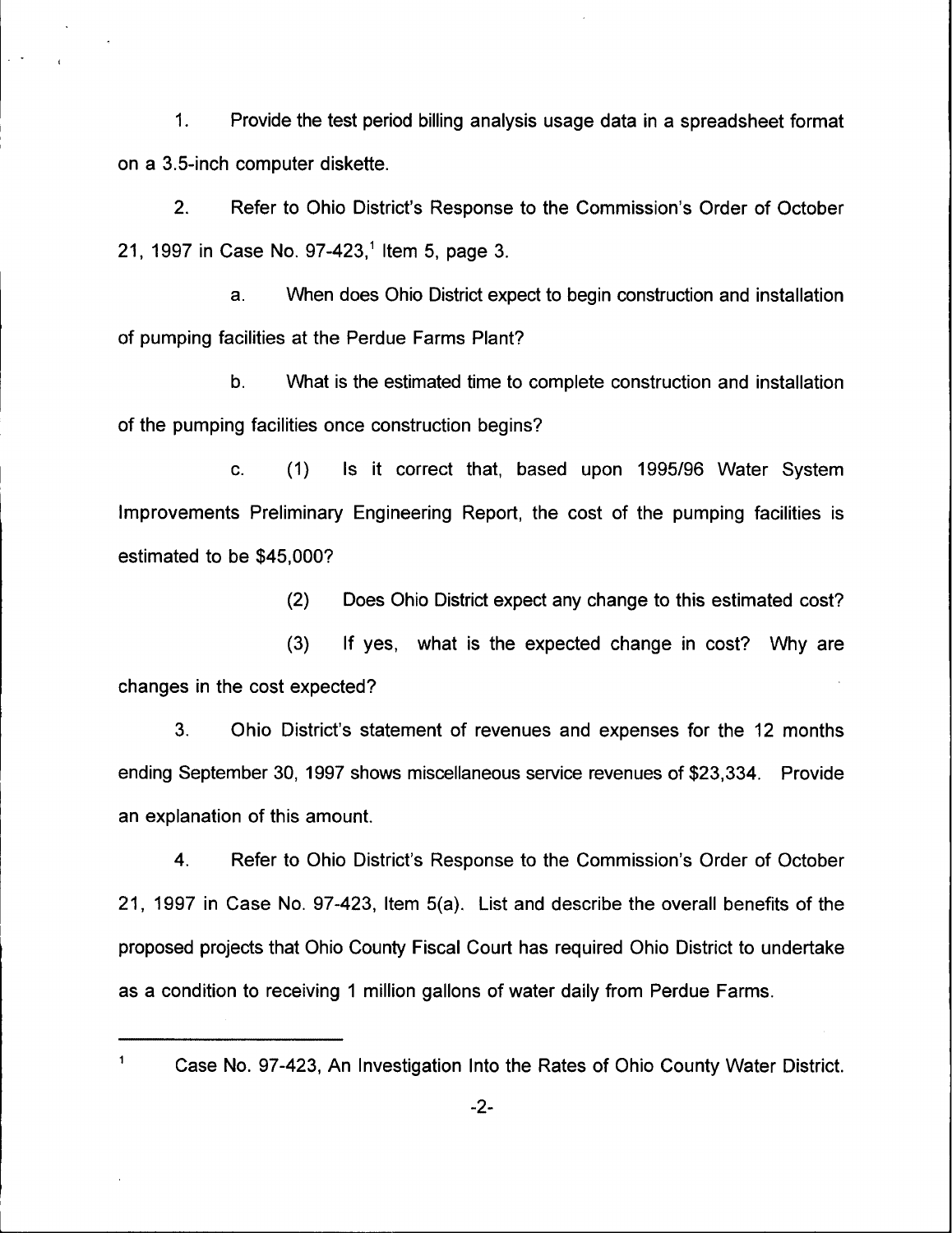5. Refer to Ohio District's Application, Exhibit H1 at page 2.

a. Provide a detailed explanation of the proposed adjustment of \$72,494 resulting from "a billing period that differs from the test year; late payments; and a differing billing cycle."

Provide the specific reconciling items that comprise the \$72,494  $b<sub>1</sub>$ proposed adjustment.

6. Provide the invoices for the test year purchased water expense of \$3,767.

7. a, Ohio District's water sales revenue for the test period represents a 32 percent increase over calendar year 1996. Why did Ohio District's chemical costs increase 61 percent for the same period'?

b. Provide a detailed general ledger analysis for chemicals expense incurred during the test period.

8. For each of the following accounts, provide invoices supporting payments during each calendar month of the test period in which the payment exceeds \$1,000, (regardless of the allocation of the payment among subaccounts in lesser amounts):

a. Materials & supplies.

b. Contractual services.

9. a. How does Ohio District determine bad debts?

b. How often does Ohio District review its accounts receivable for applicable charge-offs?

-3-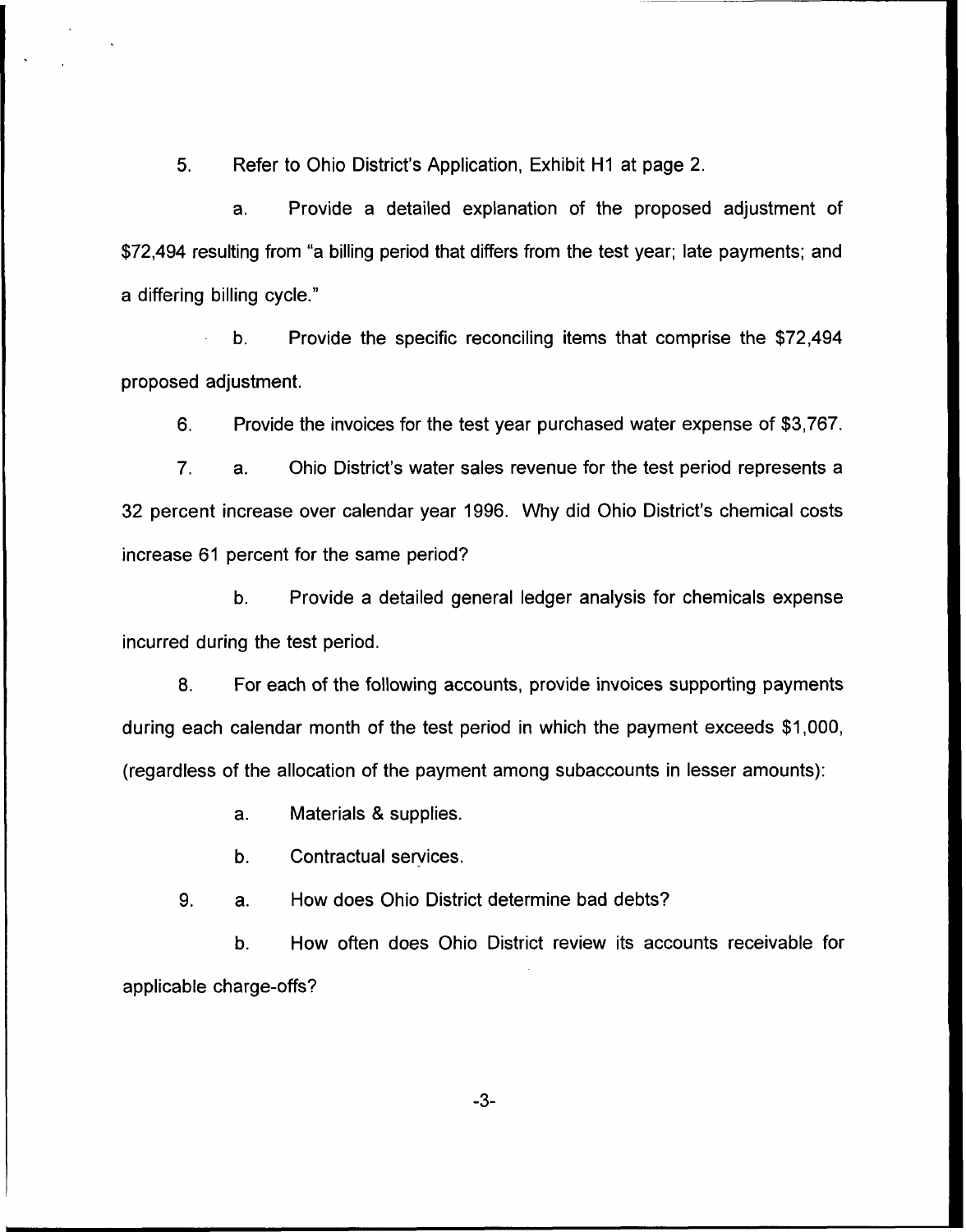10. Was amortization of rate case expense of \$9,949 for Case No. 95-459<sup>2</sup> included in miscellaneous expense on Ohio District's 1996 Annual Report to the Commission'

11. Provide a detailed schedule of Ohio District's calculation of its depreciation expense.

12. Refer to Ohio District's Application, Exhibit H4, page 1. Why has Ohio District proposed rates that will generate revenues 3.6 percent less than its required revenue'?

13. Provide hydraulic analysis, supported by computations and actual field measurements, of the typical operational sequences of Ohio District's existing water distribution system. Computations shall be documented by a schematic map of the Ohio District system that shows pipeline sizes, lengths, connections, pumps, water storage tanks, and sea level elevations of key points, as well as allocations of actual customer demands. Flows used in the analyses shall be identified as to whether they are based on average instantaneous flows, peak instantaneous flows, or any combination or variation thereof. The flows used in the analyses shall be documented by actual field measurements and customer use records. Justify fully any assumptions used in the analyses.

 $\overline{2}$ Case No. 95-459, The Application of Ohio County Water District for (1) Authority to Assume Ownership, Operation and Maintenance of Rough River Water System, Inc. (2) Authority to Make General Adjustments in Current Rates and (3) Authority to Increase the Current Connection Fees.